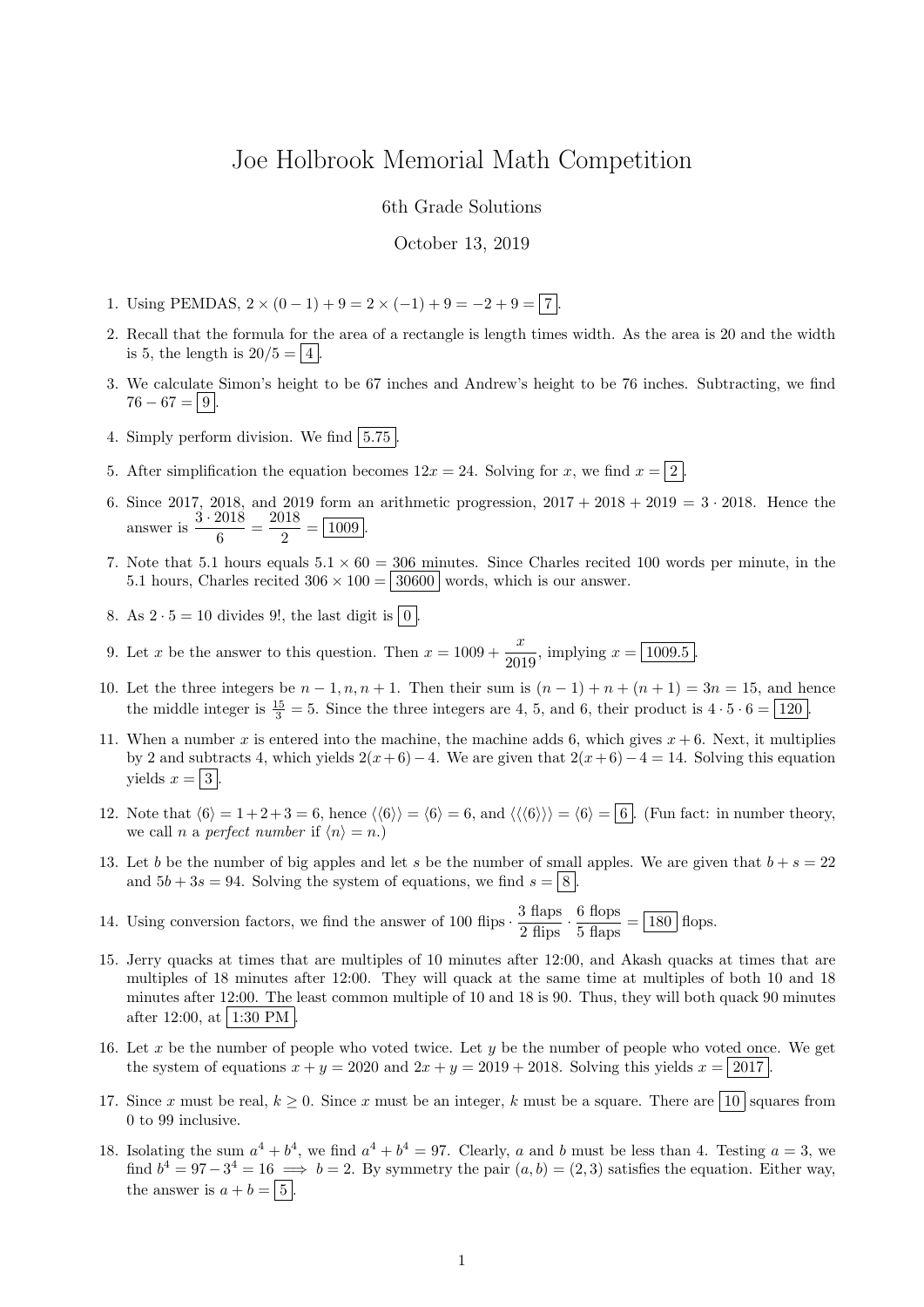- 19. If Charles was not carrying any cookies, he would be able to walk to the cookie fairy in  $\frac{48}{6} = 8$  hours. However, since he is carrying 120 pounds of cookies, he can only walk at  $6 - \frac{120}{30} = 2$  miles per hour, so it will take him  $\frac{48}{2} = 24$  hours to walk to the cookie fairy. This takes him an extra  $24 - 8 = \boxed{16}$  hours.
- 20. Given  $2^x = 25$ , we raise both sides of the equation to the  $\frac{1}{2}$  power, yielding  $2^{\frac{x}{2}} = 5$ . If we want  $2^{\frac{x}{2}+3}$ , then we should multiply both sides of the equation by  $2^3 = 8$ . Thus,  $2^{\frac{x}{2}+3} = 5 \cdot 8 = \boxed{40}$ .
- 21. Method 1: The sum of the coefficients of a polynomial  $P(x)$  is simply  $P(1)$ . To see this, note that if  $P(x) = a_n x^n + a_{n-1} x^{n-1} + \ldots + a_1 x + a_0$ , then

$$
P(1) = a_n 1^n + a_{n-1} 1^{n-1} + \dots + a_1 1 + a_0
$$
  
=  $a_n + a_{n-1} + \dots + a_1 + a_0$ ,

precisely the sum of the coefficients of  $P(x)$ . Hence, the answer is  $(2 \cdot 1 + 1)^3 = 3^3 = 27$ . Method 2: Expanding the given polynomial, we find

$$
(2x+1)3 = (2x+1)2(2x+1) = (4x2 + 4x + 1)(2x + 1)
$$

$$
= 8x3 + 12x2 + 6x + 1.
$$

Thus the sum of the coefficients is  $8 + 12 + 6 + 1 = 27$ , as above.

- 22. Derek reaches the shore in  $\frac{600}{75} = 8$  minutes, after which there are 2 people in the water. Sameer reaches the shore in  $\frac{600}{60} = 10$  minutes, after which only Daniel is in the water. Thus, exactly 2 people are in the water for  $10 - 8 = |2|$  minutes.
- 23. Let c denote the number of chickens on the farm, and let  $p$  denote the number of pigs on the farm. Since there are 21 heads total, including Eric's,  $c + p + 1 = 21$ . Also, since there are 52 feet total, including both of Eric's,  $2c + 4p + 2 = 52$ . Solving this system, we find the answer of  $c = \lfloor 15 \rfloor$  chickens.
- 24. The first two sentences are enough to solve the problem. The difference between two prime numbers can only be odd if the smaller number is 2. Thus Eric was  $|2|$  years old and Charles was 17.
- 25. Note that  $a$  can be negative. Hence, we take  $a$  to be the most negative it can be, so long  $b$  remains even. The least possible value of b is 2, which corresponds to the most negative value of  $a = -128$ , yielding a sum of  $-128 + 2 = -126$
- 26. The maximum possible area of a convex polygon with a fixed perimeter occurs when the polygon is equilateral. Thus, the maximum area of  $MARYINYU$  occurs when the octagon is equilateral with side length 24/8 = 3. To quickly compute the area of  $MARVINVU$ , denote  $P_1 = MA \cap RV$ ,  $P_2 = RV \cap IN$ , ength  $24/8 = 3$ . To quickly compute the area of *MARV INTU*, denote  $P_1 = M A + RV$ ,  $P_2 = RV + IIN$ ,  $P_3 = IN \cap YU$ , and  $P_4 = YU \cap MA$ . Then  $P_1P_2P_3P_4$  is a square with side length  $3 + 3\sqrt{2}$ . The area of octagon MARV INVU is equal to the area of  $P_1P_2P_3P_4$  minus four times the area of the right isosceles triangle  $P_1RA$ . Thus, our answer is

$$
(3+3\sqrt{2})^2 - 4 \cdot \frac{1}{2} \cdot \left(\frac{3\sqrt{2}}{2}\right)^2 = \boxed{18+18\sqrt{2}}.
$$

- 27. Recall that if a number is divisible by 9, the sum of digits of the number must be divisible by 9. As 9 divides x, 9 must divide  $2+5+9+1+ A+0+ B = 17+A+B$ , implying that  $A+B$  leaves a remainder of 1 when divided by 9. Similarly, as 9 divides y, 9 must divide  $1+0+2+4+2+A+B+C = 9+A+B+C$ , implying that  $A + B + C$  leaves a remainder of 0 when divided by 9. It follows that C must leave a remainder of 8 when divided by 9. As C is a digit between 0 and 9, C must equal  $\vert 8 \vert$ , our answer.
- 28. Note that  $|x-y| = \sqrt{(x-y)^2}$ . Hence, to find  $|x-y|$ , it suffices to compute  $(x-y)^2$ . To finish, note that

$$
(x - y)^2 = x^2 - 2xy + y^2
$$
  
= x<sup>2</sup> + 2xy + y<sup>2</sup> - 4xy  
= (x + y)<sup>2</sup> - 4xy  
= 37 - 3 · 4  
= 25,

thus  $|x-y| = 5$ .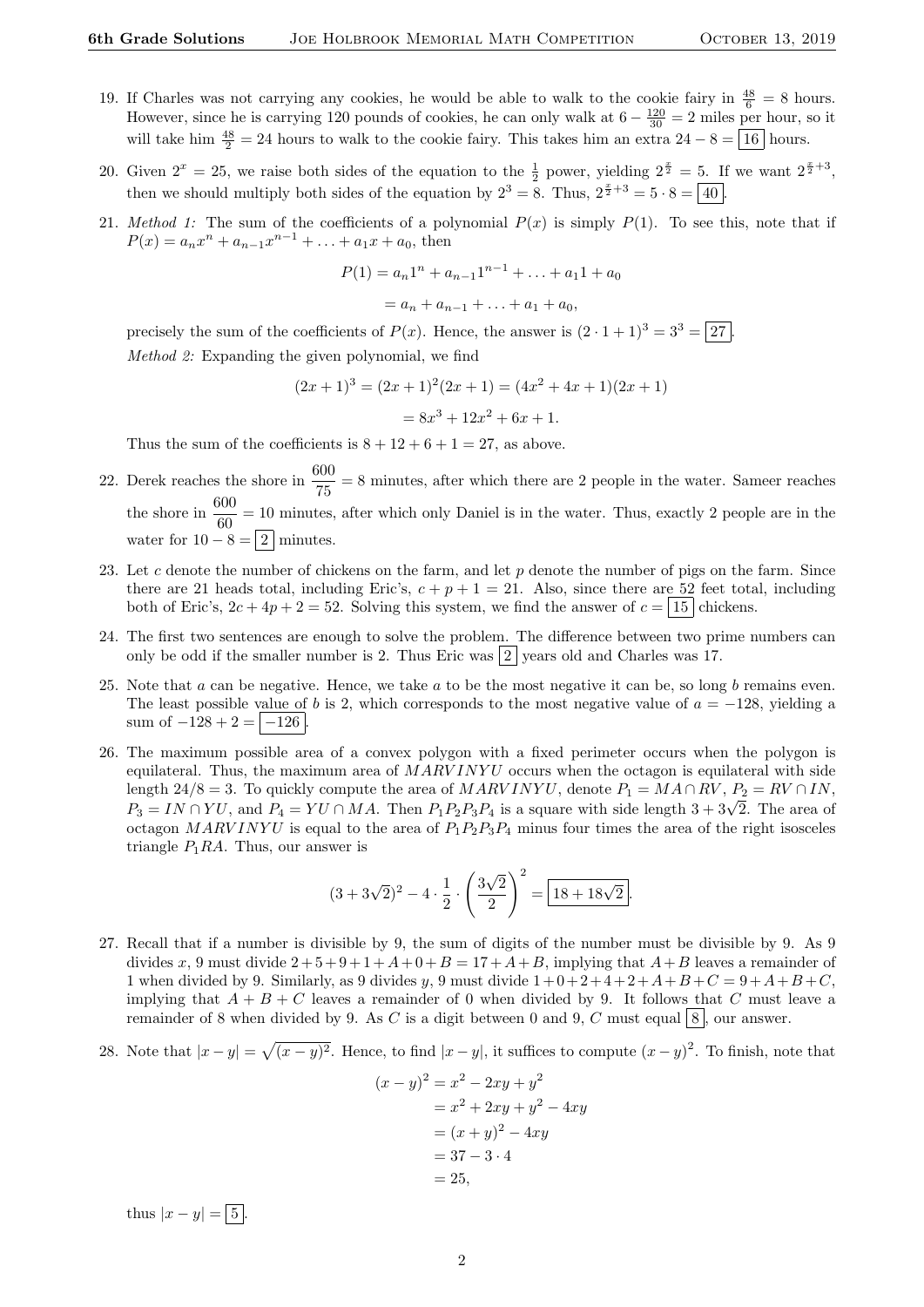- 29. Since there are four seats around the table, Simon must sit across from Doug. Since Doug must sit next to Sumner, Sumner must either sit to the right or left of Doug. If Sumner sits to the right of Doug, then Andy must sit to the left of Doug, and similarly, if Sumner sits to the left of Doug, then Andy must sit to the right of Doug. These two cases are rotationally distinct, and hence there are  $\frac{2}{3}$  ways to seat the four people.
- 30. Note that  $V_1 = (0,0)$  and  $V_2 = (0,4)$ . To find the intersection points  $A, B$ , we solve  $x^2 = 4 x^2 \implies$ Note that  $v_1 = (0,0)$  and  $v_2 = (0,4)$ . To find the intersection points A, B, we solve  $x = 4 - x \implies x^2 = 2 \implies x = \pm \sqrt{2}$ . Then the intersections are  $(-\sqrt{2}, 2)$  and  $(\sqrt{2}, 2)$ . Thus, A, B are  $(\sqrt{2}, 2)$  and  $(-\sqrt{2}, 2)$  in some order. Since these points form a rhombus by symmetry, we can simply find the length  $(-\sqrt{2}, 2)$  in some order. Since these points form a rhomous by symmetry, we can simply find the length of one of the sides and multiply by 4. As the distance between  $(\sqrt{2}, 2)$  and  $(0, 0)$  is  $\sqrt{2+4} = \sqrt{6}$ , the answer is  $\boxed{4\sqrt{6}}$ .
- 31. Let the isosceles triangle have sides a, a and b. As the perimeter is 60,  $2a + b = 60$ . Further, the triangle inequality implies  $2a > b$ . Hence,  $60 = 2a + b > 2b \implies b < 30$ . As  $b = 60 - 2a$  must be even, b can be any even integer between 2 and 28, inclusive. Each of these 14 values of b yields a non-degenerate isosceles triangle, and hence, our answer is  $|14|$ .
- 32. We have  $A = 3 + \frac{1}{4}$  $\frac{1}{A}$ , hence  $A^2 - 3A - 1 = 0$ . Solving gives us  $A = \frac{3 \pm \sqrt{3}}{2}$ √ 13  $\frac{\sqrt{13}}{2}$ . Since  $\sqrt{13} > 3$ , we must choose the positive solution, implying  $A = \frac{3 + \sqrt{13}}{2}$  $\frac{1}{2}$ . Similarly,  $B =$ √  $\overline{3+B}$ , hence  $B^2 - B - 3 = 0$  and  $B = \frac{1 + \sqrt{13}}{2}$  $\frac{1}{2}$ . Thus,  $A - B = \boxed{1}$ .
- 33. Notice that each of the coefficients of the polynomial, as well as the right hand side, are divisible by 10001. Dividing the equation by 10001, we are left with  $2x^3 + x + 9 = 2019$ . We recognize that using base 10 expansion,  $2019 = 2 \cdot 10^3 + 1 \cdot 10 + 9$ , and hence our answer is  $x = |10|$ .
- 34. By the Pythagorean Theorem on  $\triangle ABC$ ,  $AC = \sqrt{3^2 + 4^2} = 5$ . By the Pythagorean Theorem on  $\triangle CDA$ ,  $DA = \sqrt{5^2 - 1^2} = 2\sqrt{6}$ . Since  $\triangle ABC$  and  $\triangle CDA$  are right triangles, their areas are  $\frac{AB \cdot BC}{2} = 6$  and  $CD \cdot DA$  $\frac{2\pi}{2}$ √ 6, respectively. Since the area of ABCD equals the sum of the areas of  $\triangle ABC$  and  $\triangle CDA$ , our answer is  $\boxed{6 + \sqrt{6}}$ .
- 35. Notice that if the sum of the digits of a number is 9, then it must be divisible by 9 by the divisibility rule for 9. Therefore, Susanian integers have the property that they are divisible by 9 and 15. This is equivalent to being divisible by their least common multiple which is 45. However, it is important to realize that not all numbers that are divisible by 9 have sum of digits 9 - it could have a sum of digits that is a multiple of 9. Therefore, we test all multiples of 45 less than 500 to see if they have sum of digit 9. These multiples are  $45, 90, 135, 180, 225, 270, 315, 360, 405, 450, 495$ . Notice that  $\boxed{10}$  of these are Susanian but 495 has sum of digit 18 and is not.
- 36. Note that for all  $k \geq 0$ ,  $2^{2k}$  leaves a remainder of 1 when divided by 3, while  $2^{2k+1}$  leaves a remainder of 2 when divided by 3. Thus,  $\left| \frac{2^{2k}}{2} \right|$ 3  $=\frac{2^{2k}-1}{2}$  $\frac{(-1)}{3}$  and  $\frac{2^{2k+1}}{3}$ 3  $=\frac{2^{2k+1}-2}{2}$  $\frac{1-2}{3}$ , implying that  $\left|\frac{2^{2k}}{3}\right|$ 3  $\left|+\right| \frac{2^{2k+1}}{2}$ 3  $\vert$  =  $2^{2k}+2^{2k+1}$  $\frac{2^{2k+1}}{3} - 1$  for all  $k \ge 0$ . Since the desired sum equals the sum of  $\frac{2^{2k}}{3}$ 3  $\left|+\right| \frac{2^{2k+1}}{2}$ 3  $\left| \begin{array}{c} \text{for } 0 \leq k \leq 5, \end{array} \right|$ it follows that the desired sum equals

$$
\left(\frac{2^0+2^1}{3}-1\right)+\left(\frac{2^2+2^3}{3}-1\right)+\ldots+\left(\frac{2^{10}+2^{11}}{3}-1\right)
$$

$$
=\frac{2^0+2^1+\ldots+2^{11}}{3}-6=\frac{2^{12}-1}{3}-6=\boxed{1359}.
$$

37. The area of the parallelogram with vertices  $(0,0), (x,1), (1,x),$  and  $(x+1,x+1)$  is  $x^2-1$ . Thus,

$$
\frac{1}{f(x)} = \frac{1}{x^2 - 1} = \frac{1}{2} \left( \frac{1}{x - 1} - \frac{1}{x + 1} \right).
$$

Thus, the desired infinite sum equals

$$
\frac{1}{2}\left(\left(\frac{1}{1}-\frac{1}{3}\right)+\left(\frac{1}{2}-\frac{1}{4}\right)+\left(\frac{1}{3}-\frac{1}{5}\right)+\ldots\right).
$$